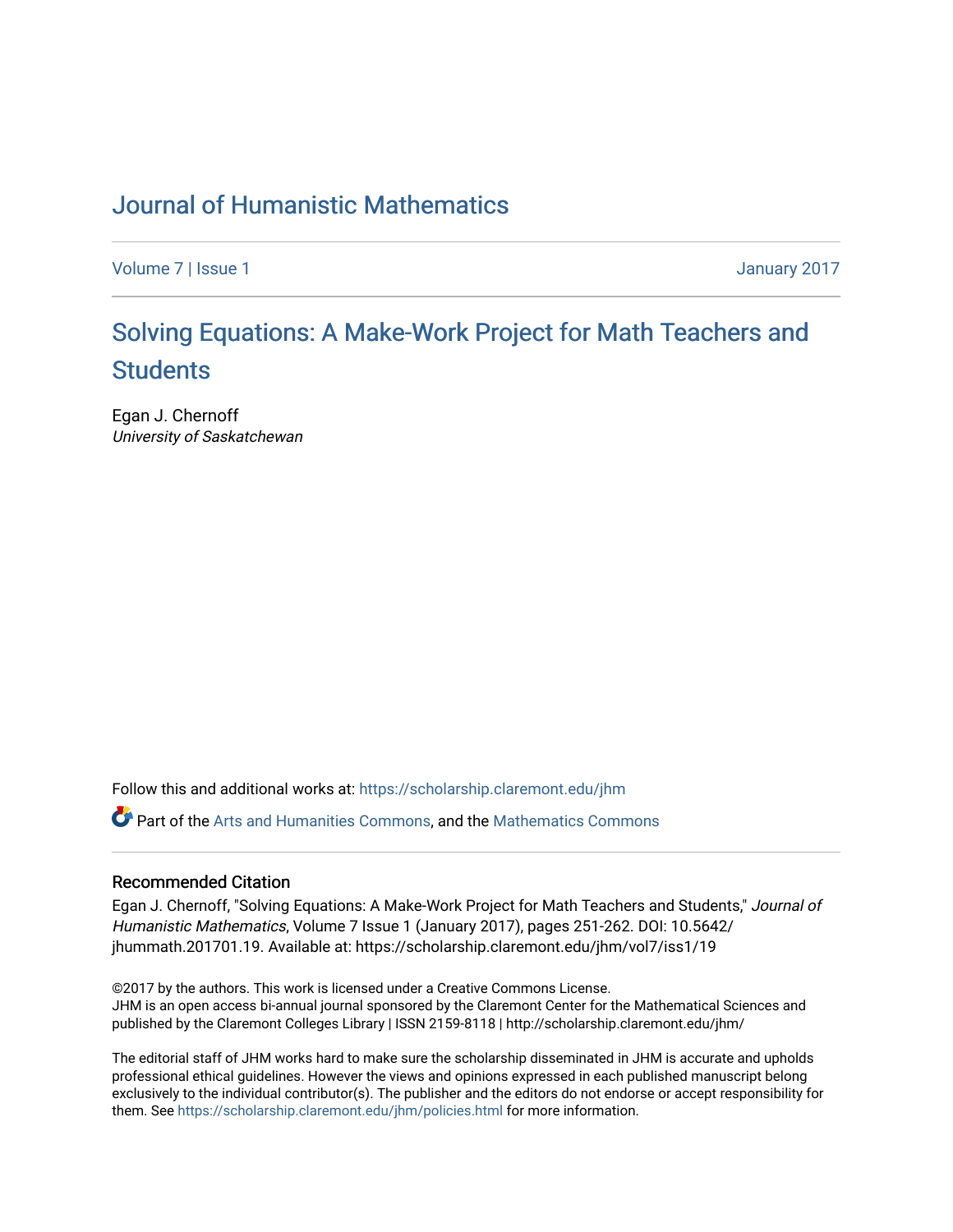# Solving Equations: A Make-Work Project for Math Teachers and Students

Egan J. Chernoff

College of Education, University of Saskatchewan, Saskatoon, CANADA egan.chernoff@usask.ca

### Synopsis

The purpose of this article is to share a particular view I have towards solving equations in the school mathematics classroom. Specifically, I contend that solving equations in the math classroom is a make-work project for math teachers and students. For example, math teachers take a predetermined value that makes a statement true, and then proceed to make it harder and harder and harder for their students to determine the value that makes the statement true. However, math teachers do so with the explicit purpose of teaching their students how to reveal the solution that they themselves have concealed. Stated in makework project parlance, the math teacher digs a hole with the explicit purpose of teaching, then having the students fill the hole that they dug.

In school mathematics, an important distinction for what will follow, I contend that solving equations is a make-work project for math teachers and students. Let me explain.

#### 1. The Revealing

In school mathematics, to solve an equation means, in essence, to determine the value that makes a particular statement true. Let us consider, as an example, the equation

 $x + 1 = 3$ .

Clearly, there are a number of values that make the statement false. For instance, for  $x = 1$ , the statement is false. For  $x = 32$ , the statement is

[Journal of Humanistic Mathematics](http://scholarship.claremont.edu/jhm/) Vol 7, No 1, January 2017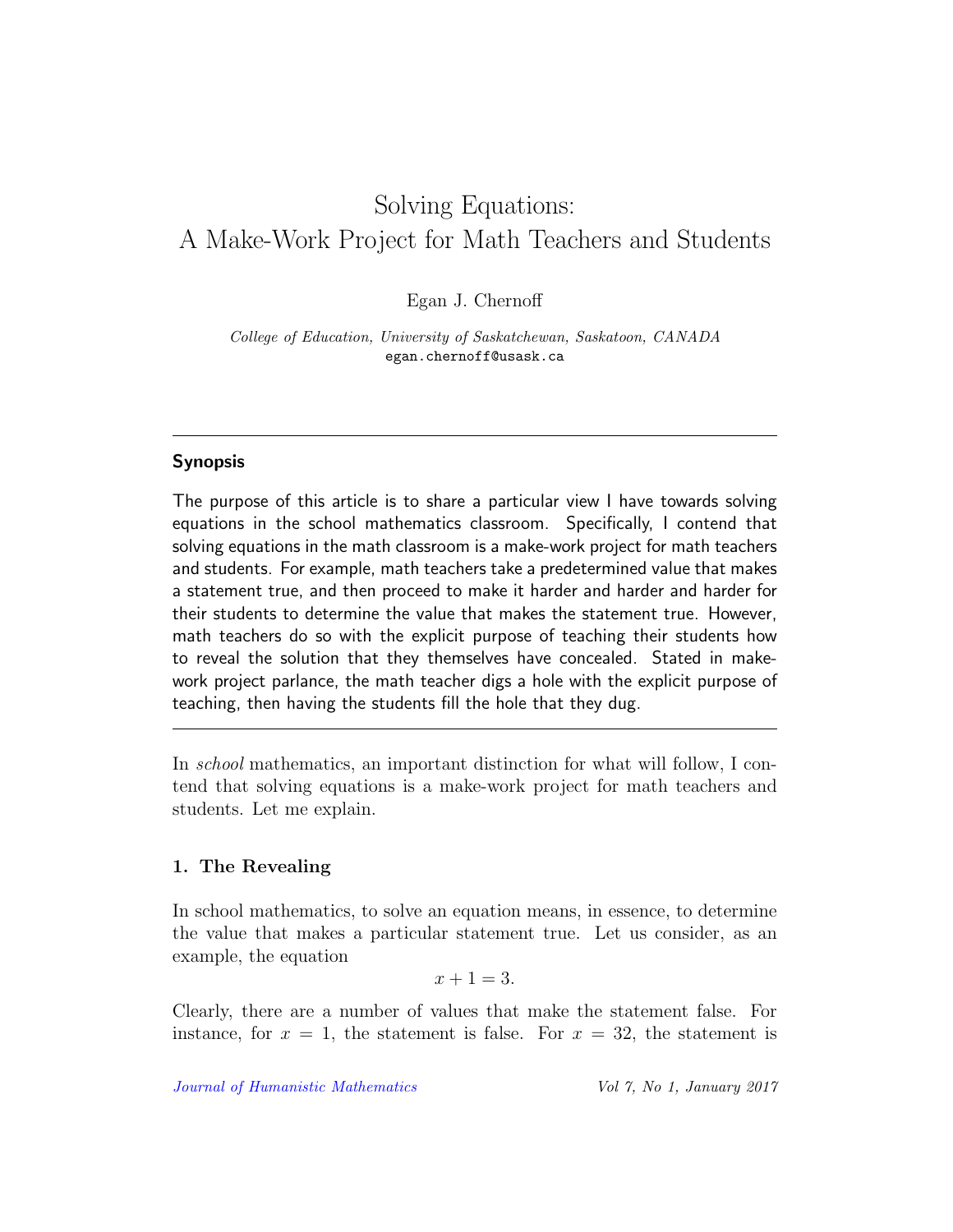false. Of course, I could go on listing values that make the statement false, but I will not. As we all know, for  $x = 2$ , the statement is true, that is, the value that makes the statement  $x + 1 = 3$  true is 2. In other words, we have solved the equation. I contend, from a temporal perspective, that a majority of school mathematics is spent determining the value that makes a given statement true, that is, solving equations.

As students move on in their school mathematics career, they quickly move beyond being able to determine the value that makes a statement true through guess-and-test methods (as demonstrated in the previous paragraph). All too soon, it becomes quite difficult for students to solve the equations they are given by their teacher. Consider, by way of another example, solving

$$
3x + 3 = 9
$$

for x. Of course, one could take a guess-and-test approach to determine the value that makes this statement true; however, this technique is often discouraged in favour of a more procedural approach to solving equations. After a lesson entitled (something along the lines of) Factoring to Solve Equations, students will (hopefully) rewrite

 $3x + 3 = 9$ 

as

$$
3(x+1) = 3 \cdot 3.
$$

In doing so, they may now apply what they had learned in a previous lesson entitled (something along the lines of) Solving Equations with Division and will end up with

$$
x + 1 = 3.
$$

The value that makes the statements  $3x + 3 = 9$  and  $x + 1 = 3$  true is one and the same, that is, 2. Thus, while a student may not be able to determine the value that makes the statement  $3x + 3 = 9$  true, they may be able to determine the value that makes the statement  $x + 1 = 3$  true. If not, recalling an even earlier lesson entitled (something along the lines of) Solving Equations with Subtraction will prompt the student to subtract one from both sides of the equation, at which point they will be left with the statement

$$
x=2,
$$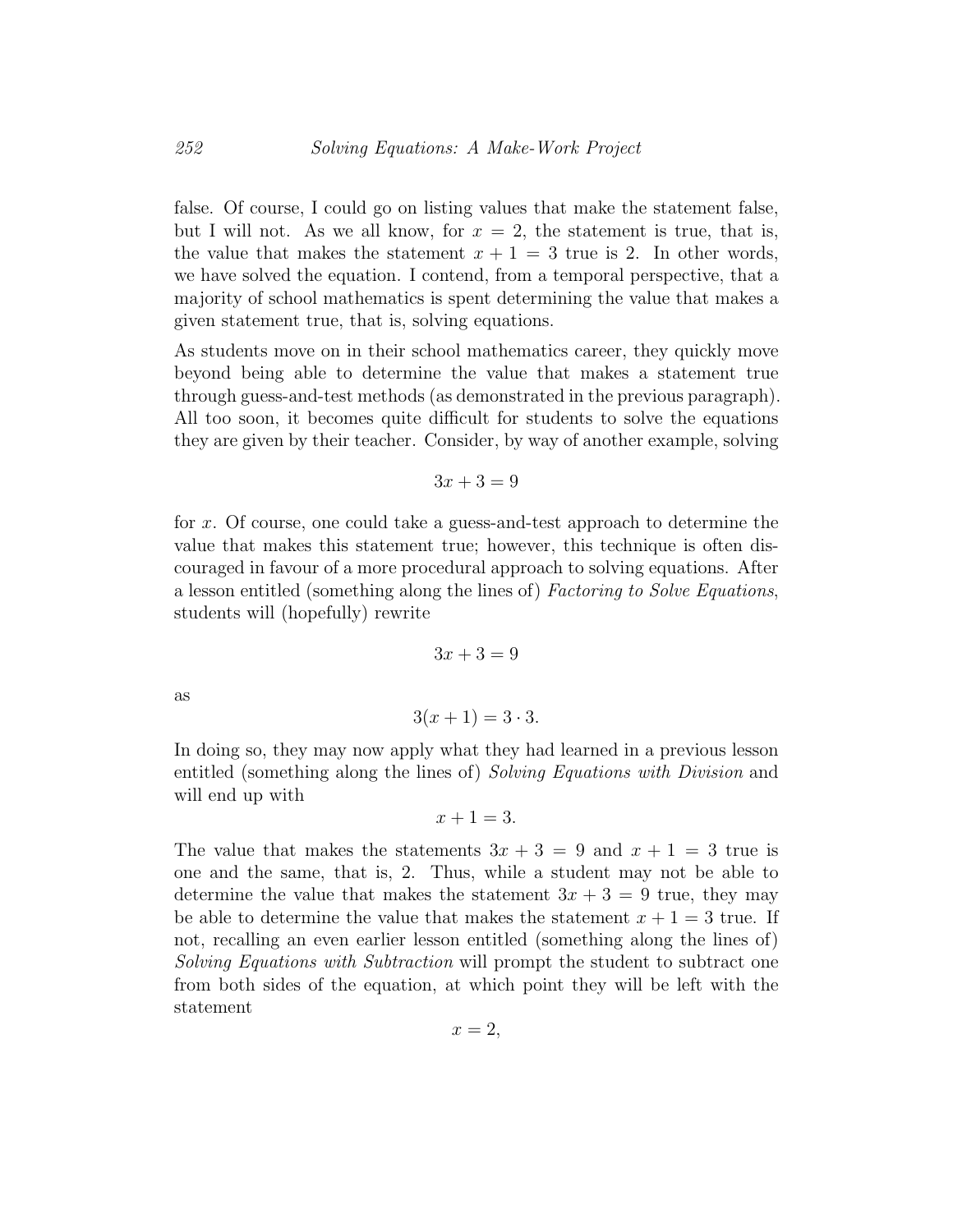which can be interpreted as the easiest of all the statements to determine the value that makes the statement true. (Sometimes, probably more often than not, the achievement is celebrated by surrounding this, the simplest of the statements, with a big red box.) Progressively, the ability to determine the value that makes the statement true (2) becomes easier  $(3x+3=9)$  and easier  $(x + 1 = 3)$  and easier  $(x = 2)$  to determine. Ultimately, students are taught a variety of lessons (e.g., solving equations by addition, subtraction, multiplication, division and many others) so that they are able to reveal the solution (e.g.,  $x = 2$ ) to the equations (e.g.,  $3x + 3 = 9$ ) that they are asked to solve.

#### 2. The Concealing

If the task of the student is to reveal solutions, then clearly it is the role of the teacher to conceal the solutions. Given the embarrassment of riches, that is, the massive quantity of concealed solutions available at a math teacher's fingertips (e.g., the curriculum, textbooks, old tests and quizzes, lesson plans, the Internet), we may forget how these concealed solutions came to be. Let us remind ourselves.

A concealed solution has humble beginnings. For instance, let us start with a number that we would like to be the solution to an equation. Let us suppose (to continue with our example, albeit in a different direction) the decision is made that the answer to the equation will be 2 (after all, whole numbers seem to dominate the answer keys in the back of school math textbooks). Next, supposing, say, that the class is not yet comfortable with using other letters of the alphabet, we adopt the use of the letter  $x$  for our statement. Of course, the statement  $x = 2$  is, simply, too easy: the student will be able to determine the value that makes the statement true (they will simply be able to look at it and see that the value that makes the statement true is 2). As such, let the concealing begin.

How the concealing occurs, by and large, is up to the teacher and at which point they would like the students to begin revealing the answer. Continuing with our example, rather than showing the students the statement

 $x=2$ ,

perhaps the teacher decides to make the solution a little more difficult to determine and, accordingly, considers the statement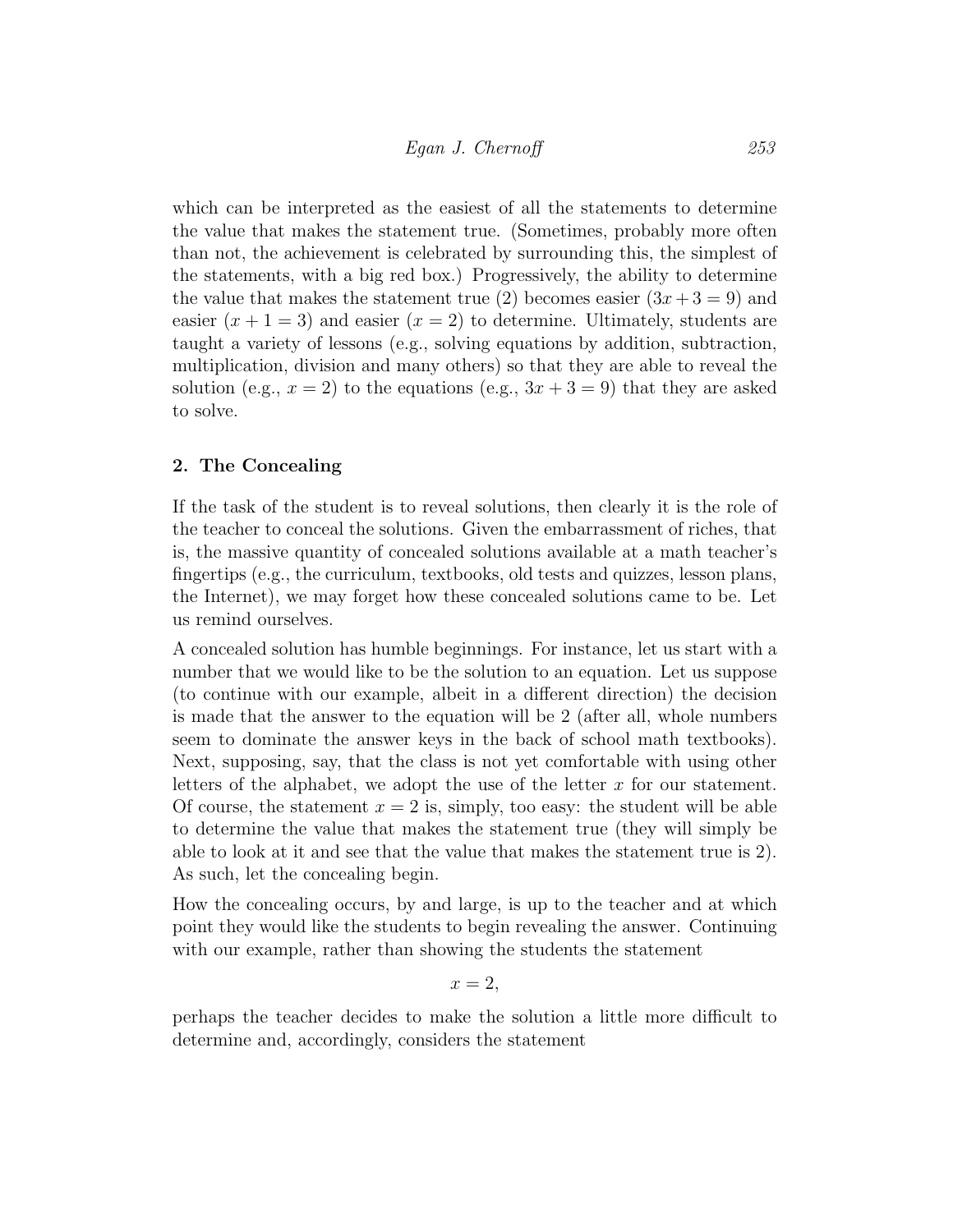$$
x + 1 = 2 + 1.
$$

Thinking about it a little more, the teacher realizes that the " $2 + 1$ " on the right side of the equation is a dead giveaway to the concealing that is taking place and, as a result, she or he decides to add the 2 and the 1 so that the solution is further concealed, that is,

$$
x + 1 = 3.
$$

Stopping here is appropriate, if the goal was to get students to learn Solving Equations with/via/by Subtraction (or however the section was titled in the text book). However, if the students have already had that particular lesson, then more concealing is required.

Carrying on with our example, the equation  $x + 1 = 3$  (a further concealing of  $x+1=2+1$ , which is a concealing of  $x=2$ ) can be even further concealed, that is, made more difficult (for students) to determine the value that makes the given statement true by, for example, multiplying both sides by 3. Thus,  $x + 1 = 3$  becomes

$$
3(x+1) = 3 \cdot 3,
$$

and (depending on the degree of concealing that the teacher is interested in) the factored terms on one, the other, or both sides of the equation can be distributed. Progressively, the ability to determine the value that makes the statement true (2) becomes harder  $(x = 2)$  and harder  $(x+1=3)$  and harder  $(3x + 3 = 9)$  to determine. Ultimately, the teacher conceals the solution to the point at which they want their students to start revealing the solution. See Figure [1.](#page-5-0)

#### 3. Make-Work Project Perspective

In establishing the role of (1) the student, which is to reveal the solution (as necessary) so that they may determine the value that makes a given statement true, and (2) the teacher, which is to conceal the solution so that the students are unable (for a certain period of time) to determine the value that makes the statement true, it becomes clear that solving equations is, in essence, a make-work project for math teachers and students.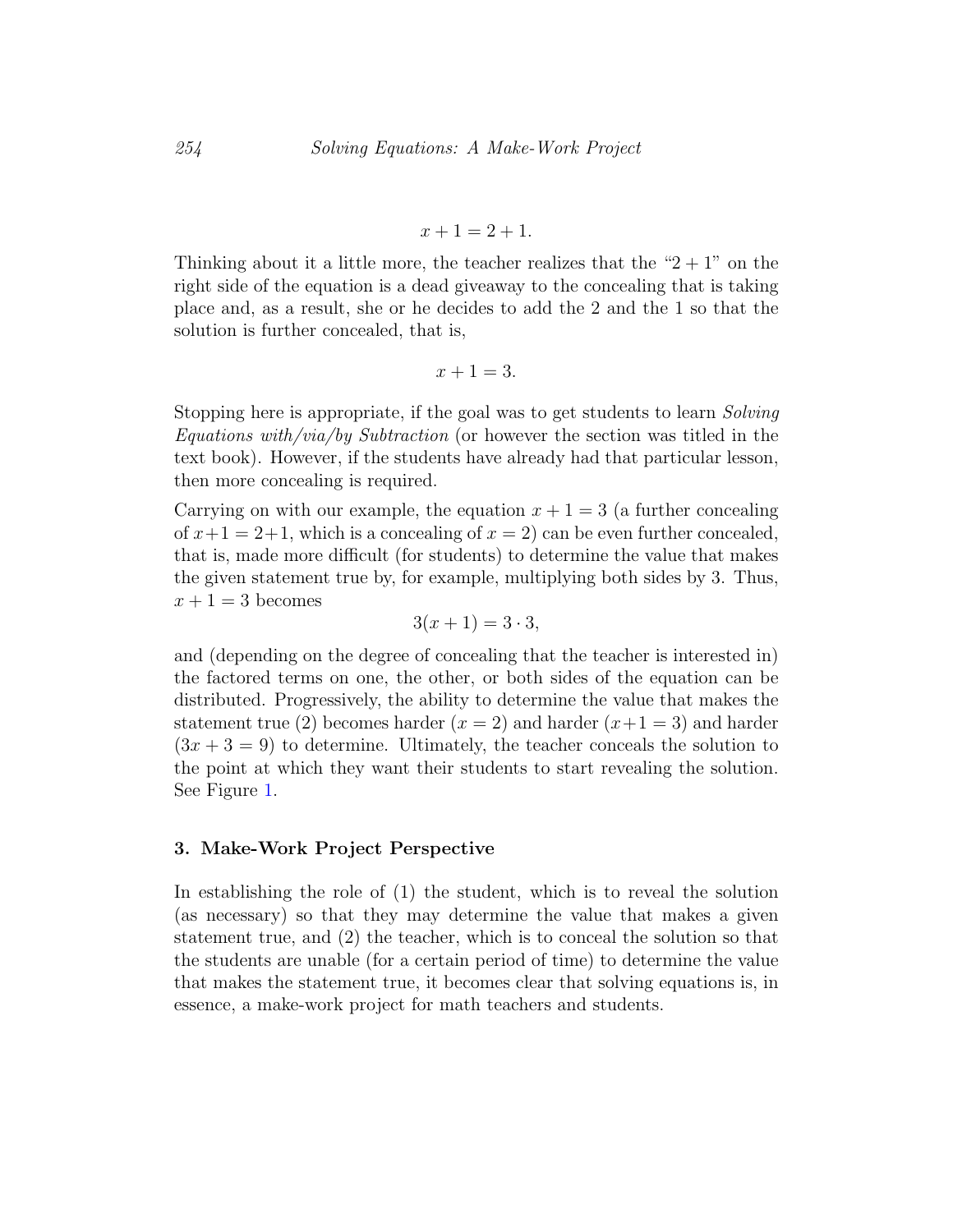<span id="page-5-0"></span>

Figure 1: Solving equations: concealing and revealing.

Let me explain further. As established, math teachers take a predetermined value that makes a particular statement true, and then, through concealment, make it harder and harder and harder and harder for their students to determine the value that makes the statement true. However, and now adopting a make-work project perspective, math teachers do so with the explicit purpose of teaching their students how to reveal the solution that they themselves have concealed. Alternatively stated, math teachers conceal the solution to an equation with the explicit purpose of then teaching their students a variety of lessons (for instance, solving equations by adding, subtracting, multiplying, and dividing and through other means), which are specifically designed to teach procedures (often, for months on end) that make it easier and easier and easier for students to determine the value that makes a given statement true. . . A make-work project for math students and teachers.

#### 4. Make-Work Project Parlance

Analogously speaking, math teachers dig hole, after hole, after hole, after hole in their math class, but keep in mind that they do so with the explicit purpose of teaching students how to fill and them having them fill each of the holes that they dug. Further, math teachers, in order to be able to spend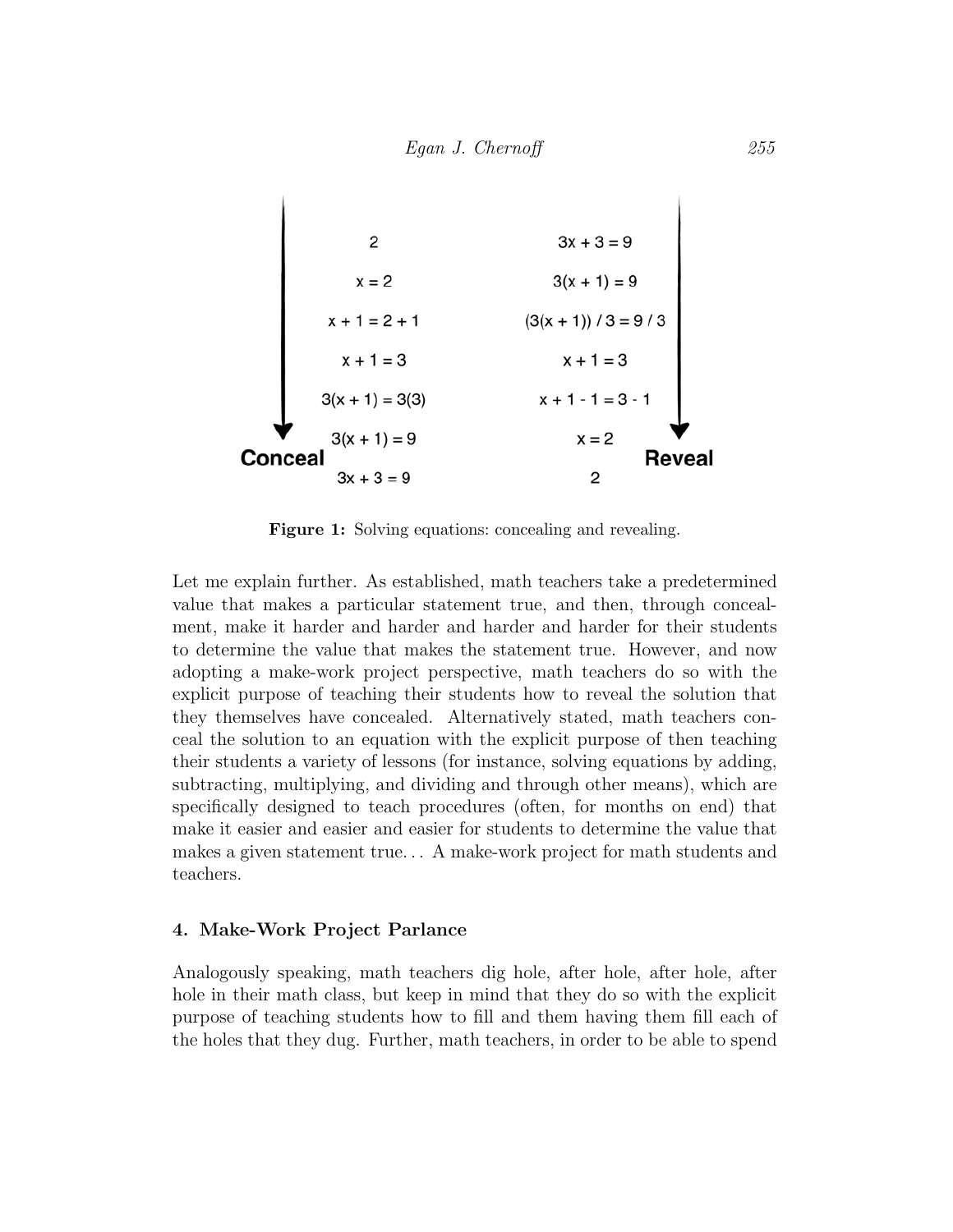month after month after month providing their students with the necessary procedures to reveal their concealed solutions, must dig deeper and deeper and deeper. To illustrate this point, we now turn to what happens once students are comfortable with solving linear equations.

Students, once they are able to solve linear equations, are typically then faced with quadratic equations. Considering a standard approach to solving quadratic equations in school mathematics, that is, taking the quadratic and, in essence, turning it into two linear equations, the hole dug for quadratic equations is deeper than the hole dug for linear equations; or, stepping back from our hole digging parlance, but only for a moment, quadratic equations require further concealing on the part of the teacher and further revealing on the part of the students. While keeping in mind that, for the most part, math teachers have a treasure trove of pre-concealed solutions in the form of quadratic equations to choose from, we will visit the process of concealing the solution for a quadratic equation.

For the sake of argument, let us assume that a math teacher is interested, this time, in two distinct solutions: 2 and −3. Sticking with the infamous letter x, we now have  $x = 2$  and  $x = -3$ . At this point, it is very easy (too easy) to determine the values that make the statements true. Let the concealing begin. Knowing full well that a lesson on the zero product property will be taught in the not too distant future (or, perhaps, that it has just been taught),  $x = 2$ , now  $x - 2 = 0$ , and  $x = -3$ , now  $x + 3 = 0$ , are multiplied so that we now have  $(x - 2)(x + 3) = 0$ . However, even at this point, if the students are familiar with the zero product property, the solutions will be quite easy to determine. As such (knowing full well that the class has already spent a number of months on factoring)  $(x-2)(x+3) = 0$  becomes  $x^2 + 3x - 2x - 2 \cdot 3 = 0$  which, given the students' proficiency in factoring, is then concealed a step further to become  $x^2 + 1x - 6 = 0$ . The solutions of 2 and  $-3$ , although they could, if necessary, be concealed further (e.g., by multiplying both sides by some factor) have been sufficiently concealed for students at the beginning of a unit on solving quadratics. Time for the revealing.

As mentioned earlier, the depth of the hole associated with a quadratic equation is deeper than that of the hole associated with a linear equation. A student filling the quadratic hole (that the teacher dug) back up with dirt will, at some point, hit a particular depth with which they are familiar—that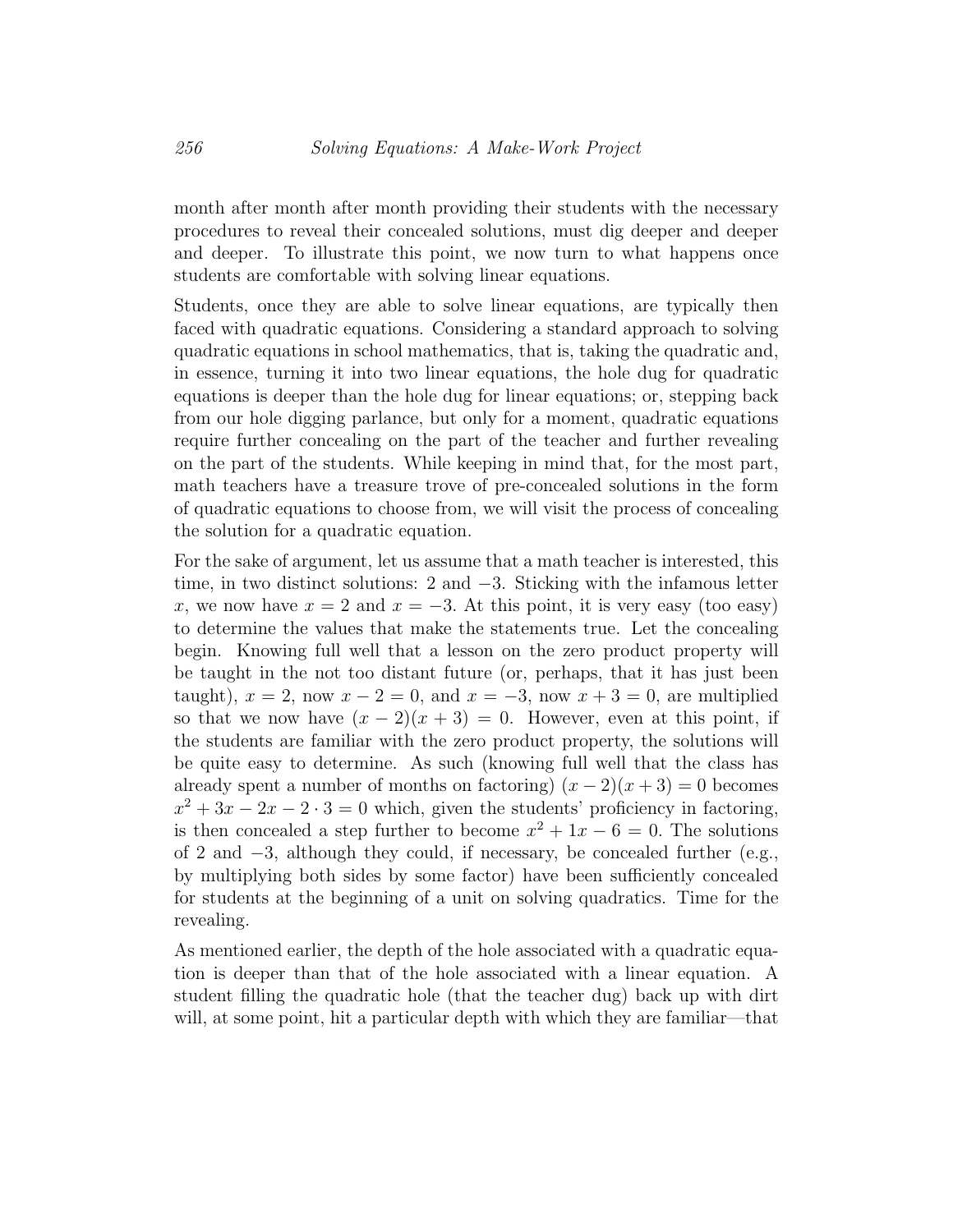of the linear equation. Importantly, in order for the students to be able to fill the quadratic hole back up to the depth of a linear hole, which is where the teacher knows that they will be able to fill the entire hole back up, the teacher must equip her or his students with the tools required (e.g., factoring and zero product property) to get the quadratic hole (which is deeper than the linear) filled back to the linear depth. Thus, the teacher spends time working with students to train them how to factor quadratics and what the zero-product property is (partly) because they very well know that they want the students to be able to fill this new, deeper hole that they have dug. The depth-of-hole argument, of course, could be extended further to solving cubics, quartics or other equations encountered in the school math classroom.

In extending the depth-of-hole argument beyond the current progression (from linear to quadratic to cubic to quartic equations), one can see that school mathematics, generally speaking, is a make-work project for math teachers and students. More specifically, throughout their schooling, students fill up a variety of different holes, holes that their teachers have dug with the explicit purpose of teaching their students how to fill the holes that they have dug for them. As a student proceeds from one school year to the next, the holes keep getting deeper and deeper and deeper. In fact, if one were to organize the different types of equations that students are asked to solve in school mathematics (e.g., linear, linear with two unknowns, quadratic, rational, exponential, logarithmic, and trigonometric equations, as well as equations involving radicals, absolute values, and/or fractions, to name a few) one would find a correlation between the number of steps involved in solving a given equation and the grade in which students are asked to solve that particular equation. In general, the more concealing and revealing involved in determining the value that makes a statement true, the further a student is in their school mathematics career. In the end, everything changes, yet everything stays the same.

#### 5. An Arms Race

Solving equations, as a make-work project for math students and teachers, eventually turns into an arms race to calculus (where the most concealing and revealing takes place). This arms race, between the teachers and the students, turns math into the continuous presentation of more and more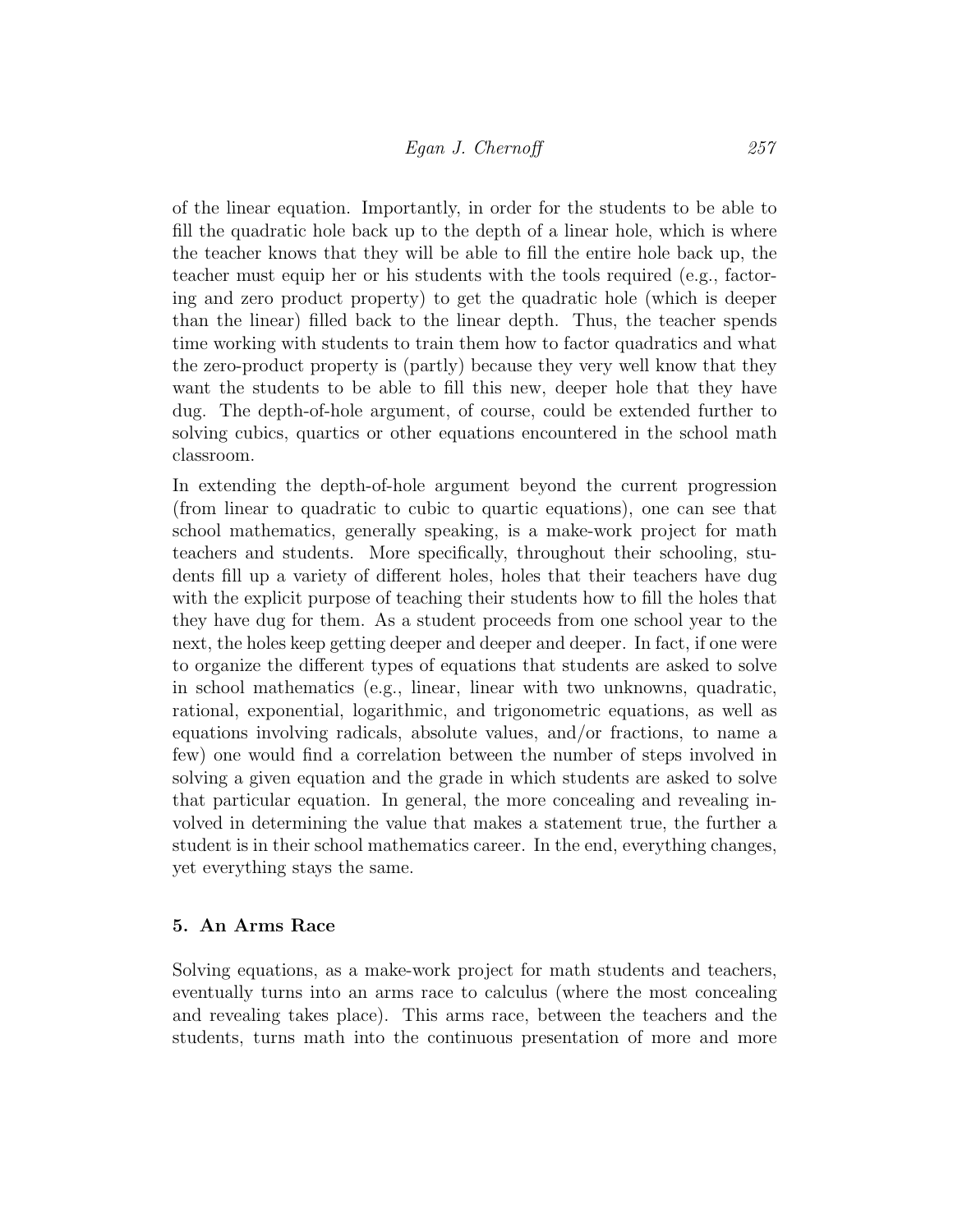procedures, algorithms, and calculations by the teacher, presented so that students may fill up deeper and deeper holes that their teachers have dug. If neither side blinks, both the arms race and the make-work project continue enabling students to make their way to calculus class at university, which, to most, is considered "success". However, if at some point in time a student does not grasp a particular procedure or algorithm, then they will be unable to fill a given hole back up to a familiar depth (e.g., unable to get the hole back up to quadratic or linear depths) and, as a result, may find themselves stuck at the bottom of ever deeper and deeper holes—where it may be very, very dark indeed.

#### 6. Future Teachers Of Mathematics

There is no doubt that the picture I have painted, thus far, is rather dire. However, this picture does present some essential truths and, because of this point, I make it my business to share my bent perspective with the (approximately 150) future elementary, middle and high school math teachers that I teach each year. It is an interesting moment to experience in my classroom: the moment right after I have told a room full of future math teachers that their school mathematics experience was, in essence, a makework project, and that they, too, upon becoming future math teachers, will begin the work of digging holes with the explicit purpose of teaching students how and then having students fill the very holes that they dug... thus, perpetuating the make-work project for future generations. Believe it or not, though, I do not present my perspective on solving equations to demoralize future math teachers. It just feels that way at the moment. In fact, there are a number of reasons why I share my make-work project perspective with them.

Future math teachers (at least, a number of the ones that I've worked with over the years, and through no fault of their own), have an *uber-procedural* understanding of solving equations. Before we, as a class, discuss the makework project perspective, I ask them: "What are you actually doing when you solve an equation?" Their responses are, most often, some version of "You're balancing a teeter-totter" or "You're doing the same thing to both sides". Other responses include "You're solving for x" or "You're isolating the variable". When I prod further, their procedural understanding of solving equations naturally reveals itself. For example, they explain to me how they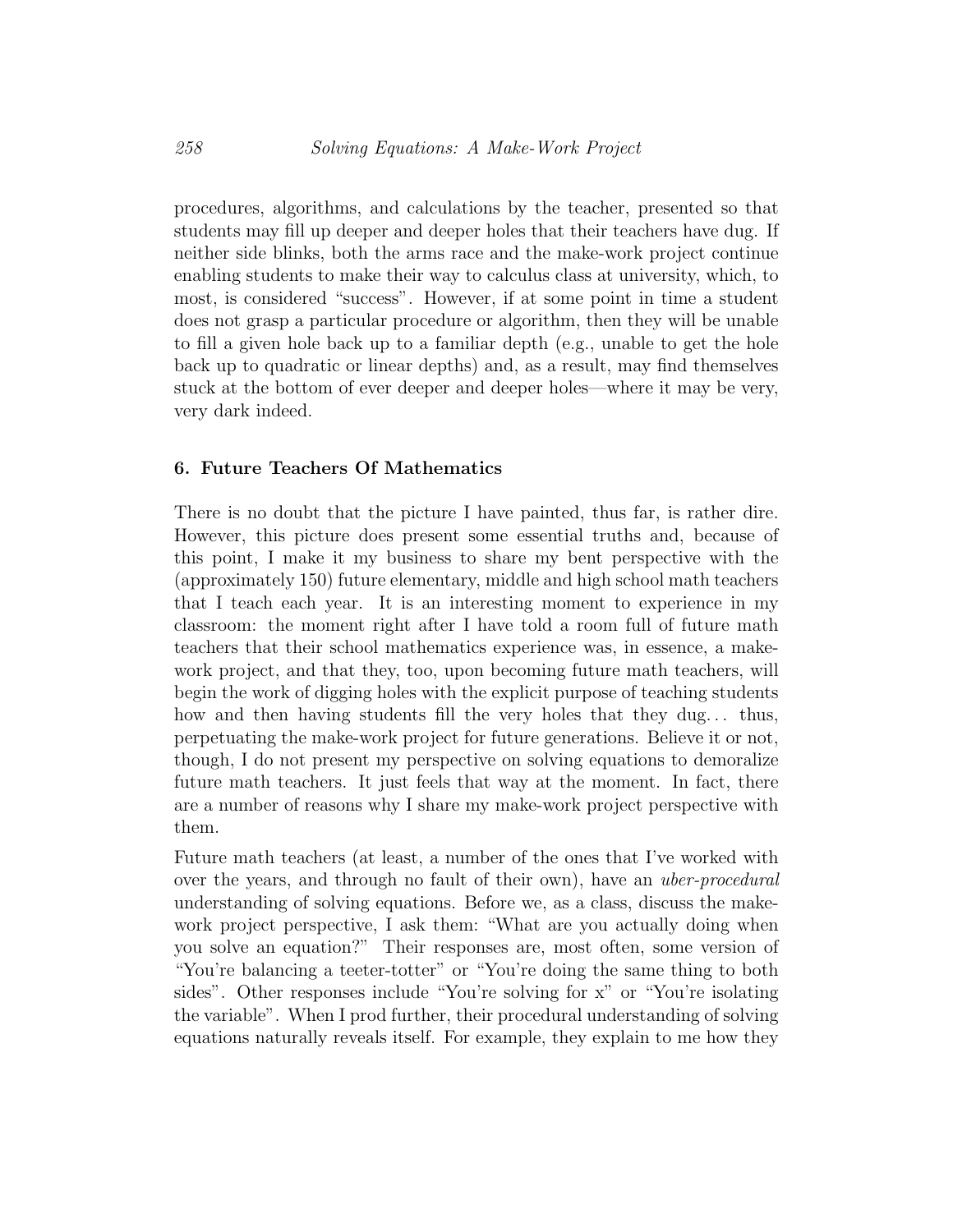were always bothered when their teachers tried to teach two sections in one day—even if the sections were, say, solving equations by addition and solving equations by subtraction—or if the " $x$ " was on the right side of the equals sign. As another example, becoming quite candid, they explain that although they never really understood why, they were repeatedly asked to check their answer when they were done. Others reveal that they never really knew where all the questions in the textbook and tests and quizzes came from. The list of stories goes on and on and on. (My personal favourite: "I was told that when you drag a number from one side of the equation to the other that magic pixie dust gets sprinkled on it and changes the sign from a positive to a negative or a negative to a positive."). One response that I never (read: very rarely) hear, though, is that "To solve an equation is to determine the value(s) that make the statement true". Based on the responses that I have heard and the ones that I have not heard, the notion of solving equations as a make-work project for math teachers and students seems, at least directly after hearing the argument, more than a bit deflating. But, a few moments later, students come to realize that this new perspective on solving equations is designed to help them, as future math teachers, resolve the misconceptions/preconceptions that they have about solving equations.

One of the keys to establishing a positive spin to the make-work project perspective is not to focus on the analogy of digging a hole just to teach students how and then having them fill the hole back up, but, rather, to rely on the notion that to solve an equation in school mathematics (yes, in nonschool mathematics equations are not necessarily solved) is to determine the value that makes the statement true. In fact, and this is the point that I stress to my students, whether one is solving linear, linear with two unknowns, quadratic, rational, exponential, logarithmic or trigonometric equations or equations involving radicals, absolute values or fractions, in each case one is doing the exact same thing: determining the value that makes the statement true. Once this common thread has been presented, the students begin to resolve other issues that they had with respect to solving equations. For example, they begin to understand, from a "trees" perspective, that solving a linear equation is different than solving a quadratic; however, from a "forest" (for the "trees") perspective, solving a linear equation is just like solving a quadratic. While the procedures and the particular details are different for solving linear and quadratic equations, in both cases, one is determining the value(s) that make the statement true. All of a sudden, the notion of working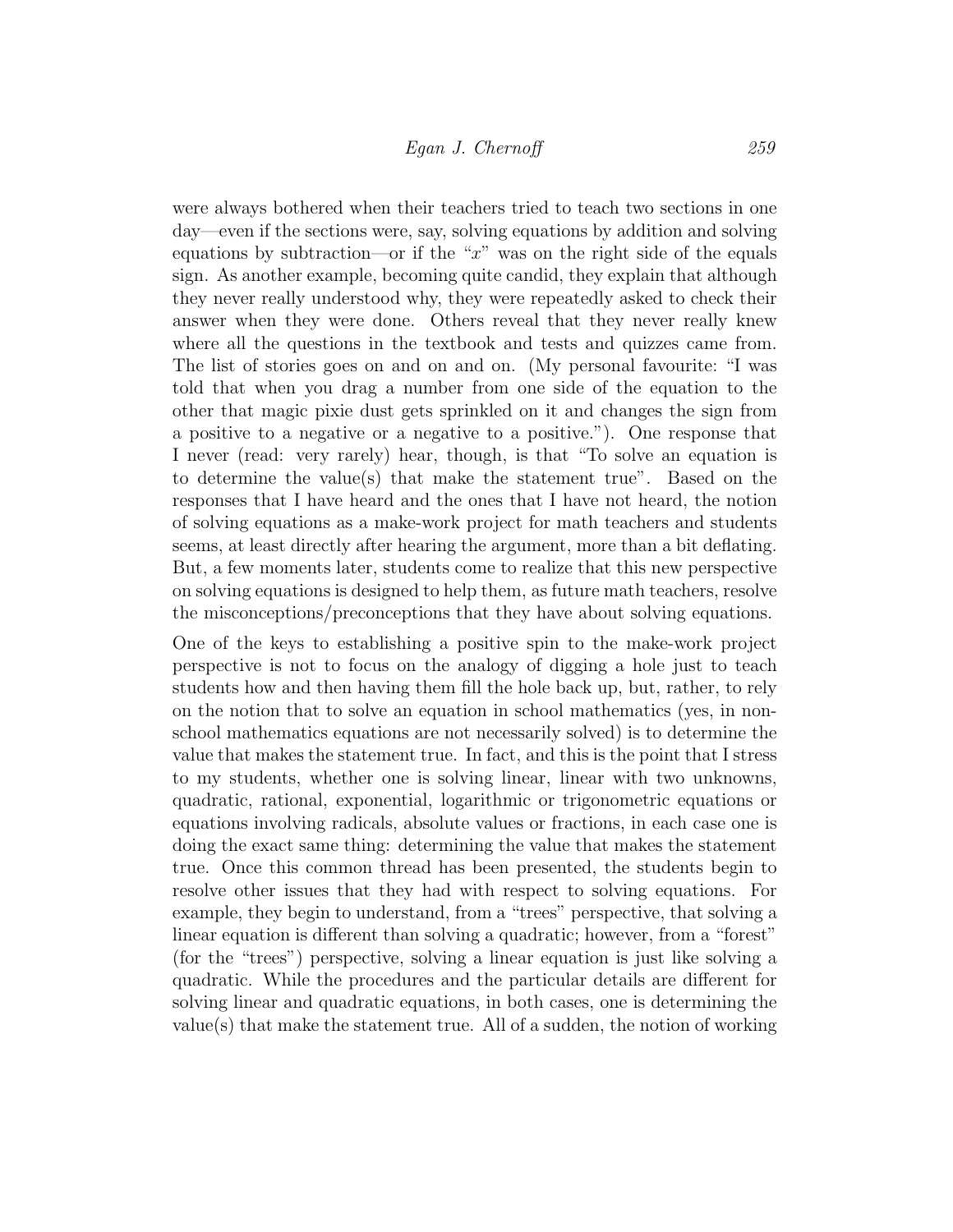on two sections in one day does not seem as disparate or daunting as it had seemed before. Further, realizing that checking your answer is designed to determine whether or not one has made a clerical error "along the way" while solving the equation (after all, the value that makes the statement true for  $3x+3=9$  is the same as it is for  $x+1=3$ , which is the same as it is for  $x=2$ ), that is, to make sure the revealing went ok, you throw it into the concealed version to make sure it works. Involving future math teachers in the process of concealing a few solutions, that is, in digging a few holes of their own, has also proved to be quite impactful (at least, based on their Tweets after class). The biggest advantage, however, of getting future math teachers to realize that, yes, there is indeed a connection between all the (seemingly) disparate holes that they were forced to fill during their schooling is that it helps combat the Lima Syndrome in their future math classrooms.

#### 7. The Lima Syndrome

Once you begin looking for it, you soon realize that the Lima syndrome is present in many math classrooms. The Lima syndrome, the inverse of the Stockholm syndrome, is where abductors develop sympathy for their hostages. In my (new) analogy, the teachers are the abductors (please take this in the spirit in which it is intended) and students are the hostages (again, please take this in the spirit in which it is intended). In this analogy, it is the abductor that forces the hostage to fill up the hole that they have dug. (I guess, in a perfect analogy, the abductor would have the hostage both dig and fill the hole, but, in the interest of consistency, it will suffice that the abductor does not dig the hole, rather utilizing pre-dug holes [e.g., textbooks] with the explicit purpose of teaching the hostages how to fill the holes back up and then having them do so.) However, as one might expect, through the process of teaching hostages how to fill a certain type of hole (e.g., linear, quadratic) and then having the hostages fill the holes, a relationship is formed between the abductor and the hostage. Said relationship is not immune from (sympathetic) feelings when, for instance, a hostage is unable to fill a hole back up to the surface because they have not quite grasped the integral zero theorem and, thus, are unable to fill the hole back up to the quadratic level, which is where they would then be able to fill the hole back up to the linear level, a point from which they could easily reach the surface. Instead, they are stuck. Stuck in a hole. Some hostages could be stuck in a deep, dark hole for a very long time.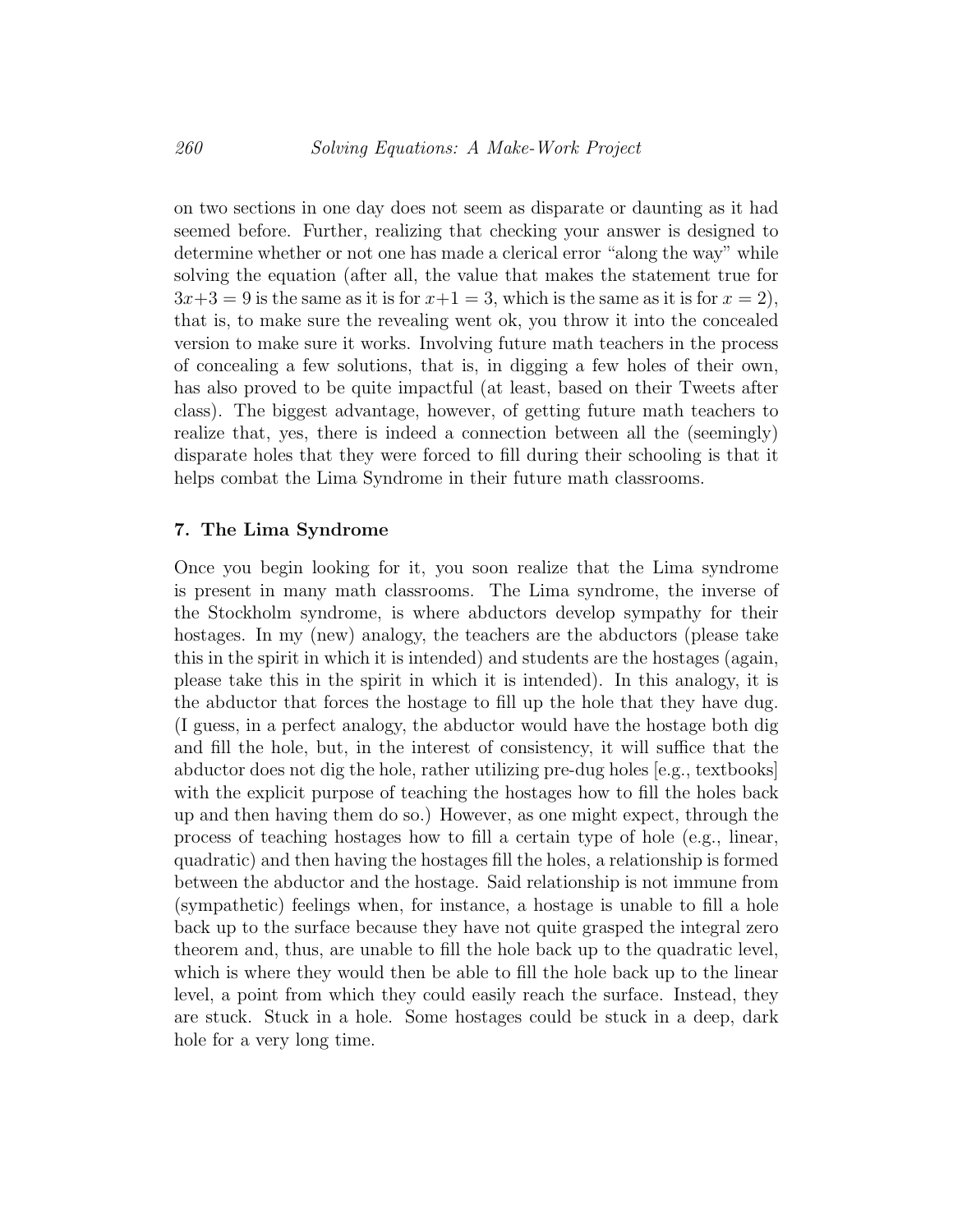Given their shared history (the abductors, after all, were once hostages themselves) and, perhaps, due to sympathetic feelings towards the hostage that is stuck in a deep, dark hole with no way of getting out, the abductor throws the hostage a lifeline. For example, "when you drag a number from one side of the equation to the other all you have to do is change the plus sign to minus or minus sign to a plus sign". Or, overheard near a deeper hole, "Look, all you really need to remember for solving inverse equations is to swap the x's and the y's, solve for x and, finally, swap back the x's and y's". Unfortunately, what may initially seem like a lifeline could cause irreparable damage. Too many disparate lifelines offered to the student eventually (perhaps inevitably) morph into a house of cards. To combat the development of a disparate, uber-procedural understanding of solving equations in the school mathematics classroom, one can show future math teachers that there is, in fact, a connection between all those (seemingly) disparate topics found in the math class by explaining to them that solving equations is a make-work project for math teachers and students. (To date, I have always recommended that they do not share the make-work-project perspective with their future math students.)

#### 8. A Potential New Response To An Infamous Question

I remember, like it was yesterday, the first time that I was ever asked the "When are we ever going to need this" question, which is more likely to arise with certain topics than others. For me, it came up during one of my very first few lectures involving the integral zero theorem and synthetic division. Of course, as a young math teacher, I tried my best to espouse the virtues of mathematics and how it is a particular lens with which to view the world (blah, blah, blah) in my answer. My answers to this infamous question, if I were still teaching high school mathematics, would have definitely become shorter and more terse. I picture myself ten years into my teaching career, being asked "When are we ever going to need synthetic division and the integral zero theorem?" and my response. "Because it's gonna be on the test we have two days from now", I hear myself reply. A little harsh, I agree. With that said, not as harsh as: "Well, I teach the integral zero theorem and synthetic division because these are the tools that you'll need in order for you to fill this new and ever deeper hole that I dug with the explicit purpose of you filling it back up again back to the depth of a quadratic hole, which